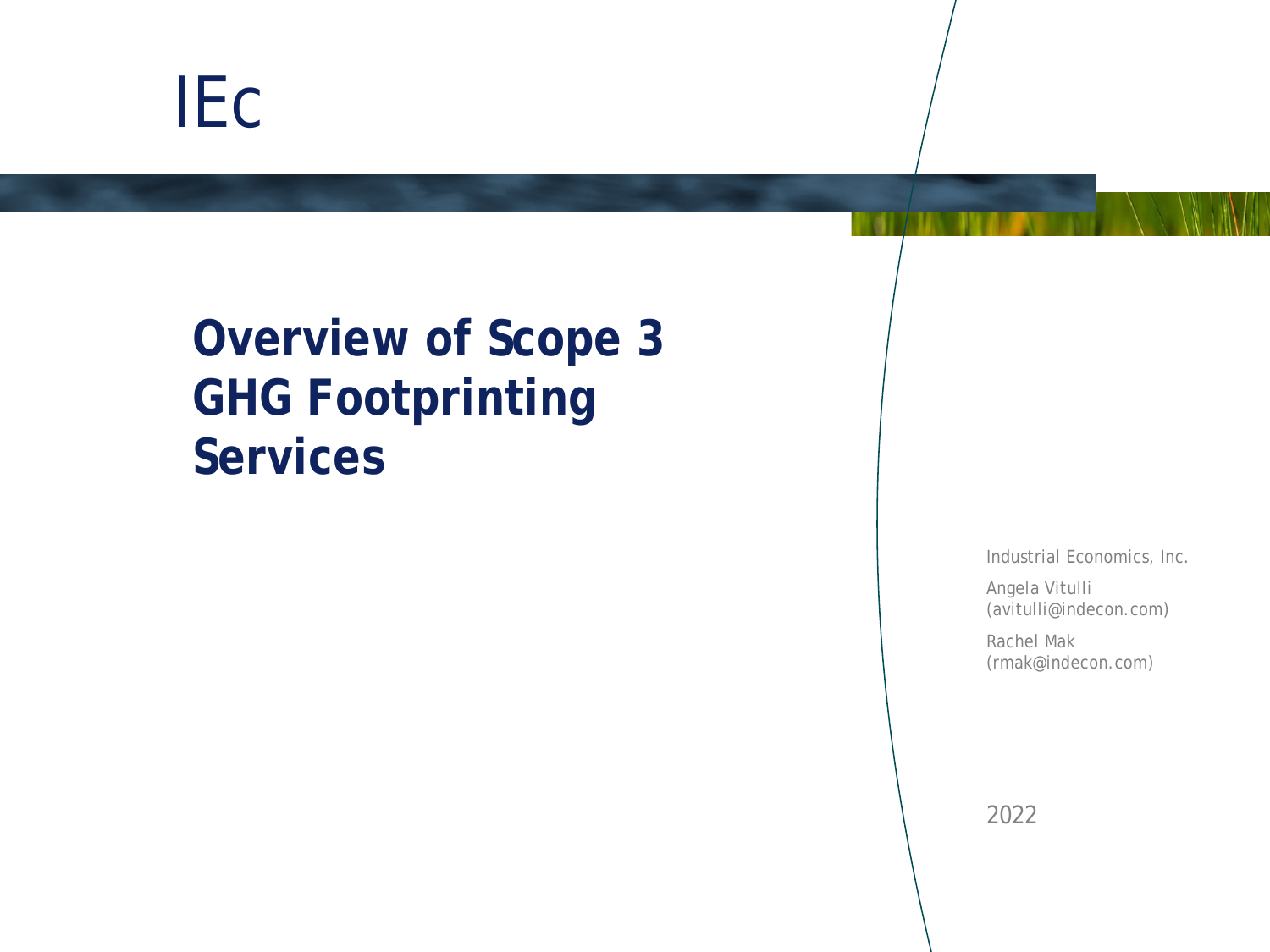#### Screening

- IEc first conducts a screening assessment to prioritize the measurement of the most significant Scope 3 emissions.
- The [Scope 3 Evaluator i](https://ghgprotocol.org/scope-3-evaluator)s a free, web-based tool from Greenhouse Gas Protocol.
	- Work with clients to obtain spend information on goods and services spent on each Scope 3 category



Source: [WRI/WBCSD Corporate Value Chain \(Scope 3\) Accounting and Reporting Standard](https://ghgprotocol.org/sites/default/files/standards/Corporate-Value-Chain-Accounting-Reporing-Standard_041613_2.pdf)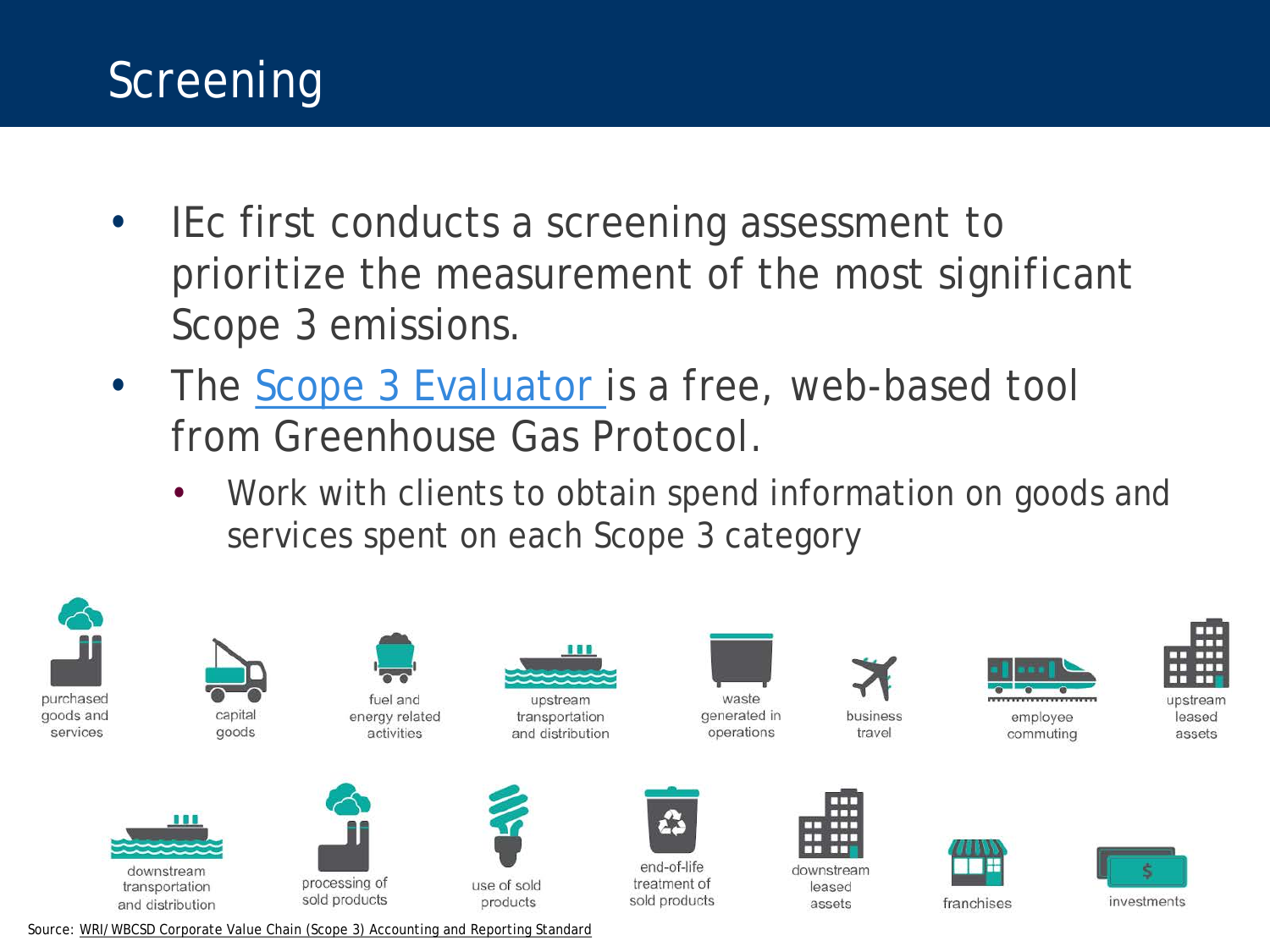- IEc is adept at using the four GHG Protocol Scope 3 footprinting methods, ordered by preference and accuracy:
	- **1. Company value chain-specific method:** relies on primary GHG emission data collected directly from stakeholders (e.g., suppliers) in the company's value chain
	- **2. Hybrid method:** uses a combination of company value chainspecific data where available and secondary data (e.g., industry average data) to fill in gaps
	- **3. Average-data method:** estimates emissions with data collected from value chain players (e.g., total tonnage of products purchased) and multiplies it by secondary emission factors (e.g., average emissions per unit of good purchased)
	- **4. Spend-based method:** estimates emissions with data on the economic value of goods and services purchases from value chain players and multiplies it by secondary emission factors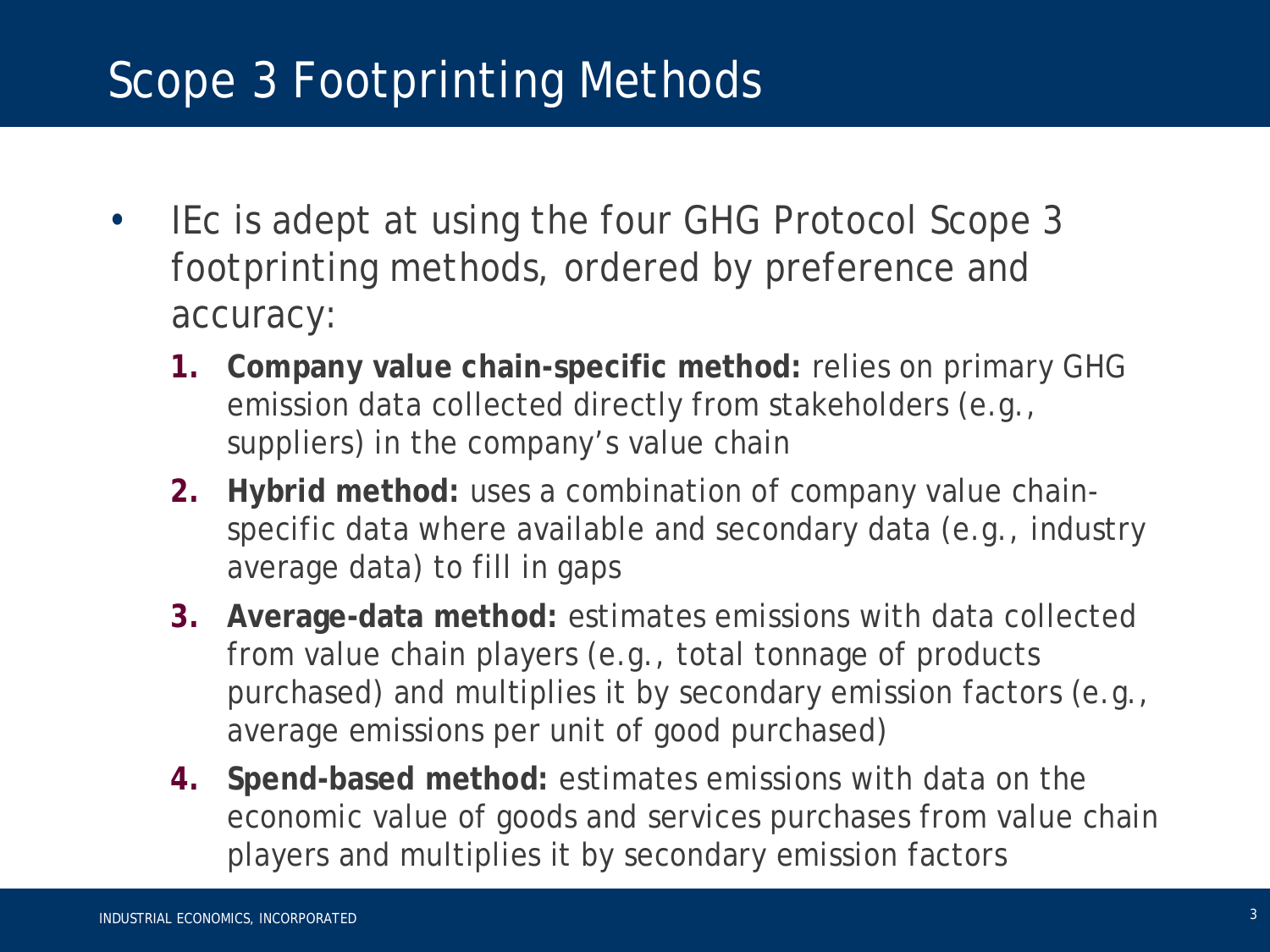- Companies often have large, complicated value chains and obtaining data directly is not always possible.
	- IEc excels at footprinting Scope 3 emissions in data poor environments. Each approach varies by Scope 3 emission category.
	- **Rigorous statistical analysis:** Collecting data from a statistically valid sample of franchisees, assets, and investments; and extrapolating emissions based on identified, predicative operating characteristics.

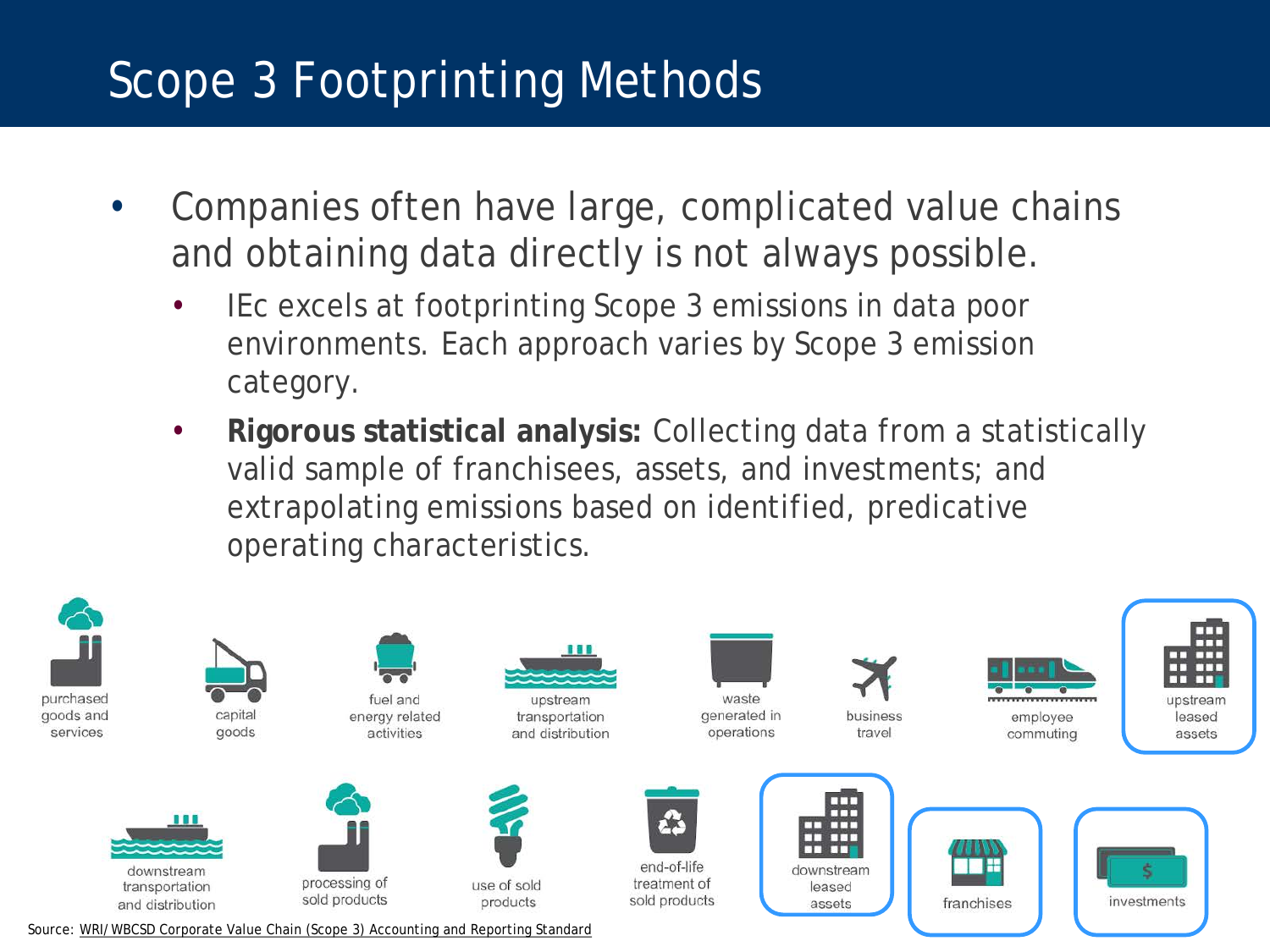- **Supplier engagement:** Preparing and conducting supplier engagement surveys to obtain primary data on energy and/or emissions associated with product manufacturing.
- **Lifecycle analysis** *(for categories and situations where supplier engagement is not possible)*: Using lifecycle databases to determine emissions associated with specific products and materials.
	- IEc has a perpetual license and expert knowledge in modeling emissions in SimaPro, a lifecycle assessment software.

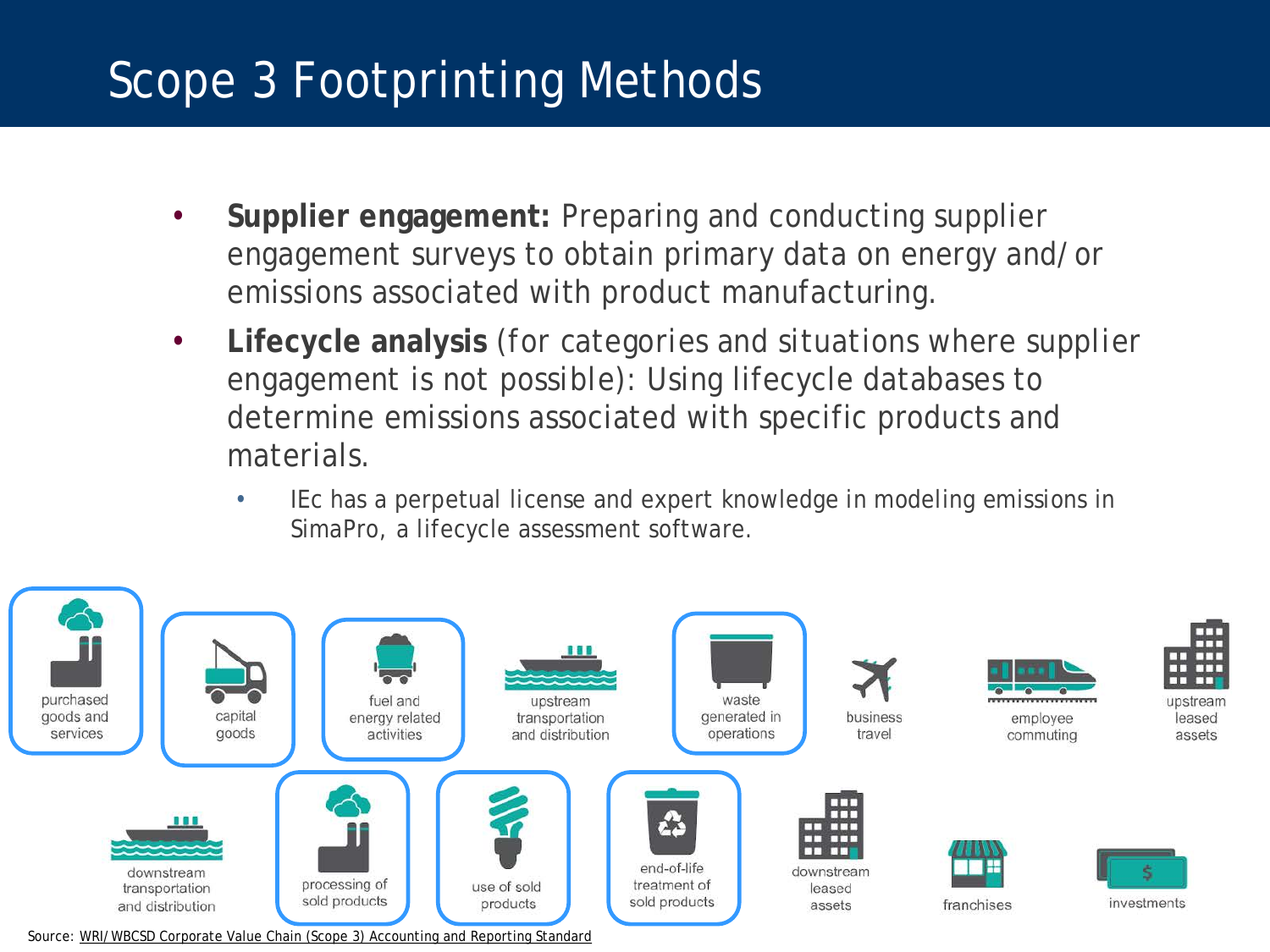• **Transport footprinting:** Working with relevant staff to collect data on distribution distances and methods, business travel frequency by travel mode, and number of employees by office. These data are inputted in our internally built transportation calculators that apply the latest GHG emission factors, by fuel and travel type, to arrive at Scope 3 emissions.



Source: [WRI/WBCSD Corporate Value Chain \(Scope 3\) Accounting and Reporting Standard](https://ghgprotocol.org/sites/default/files/standards/Corporate-Value-Chain-Accounting-Reporing-Standard_041613_2.pdf)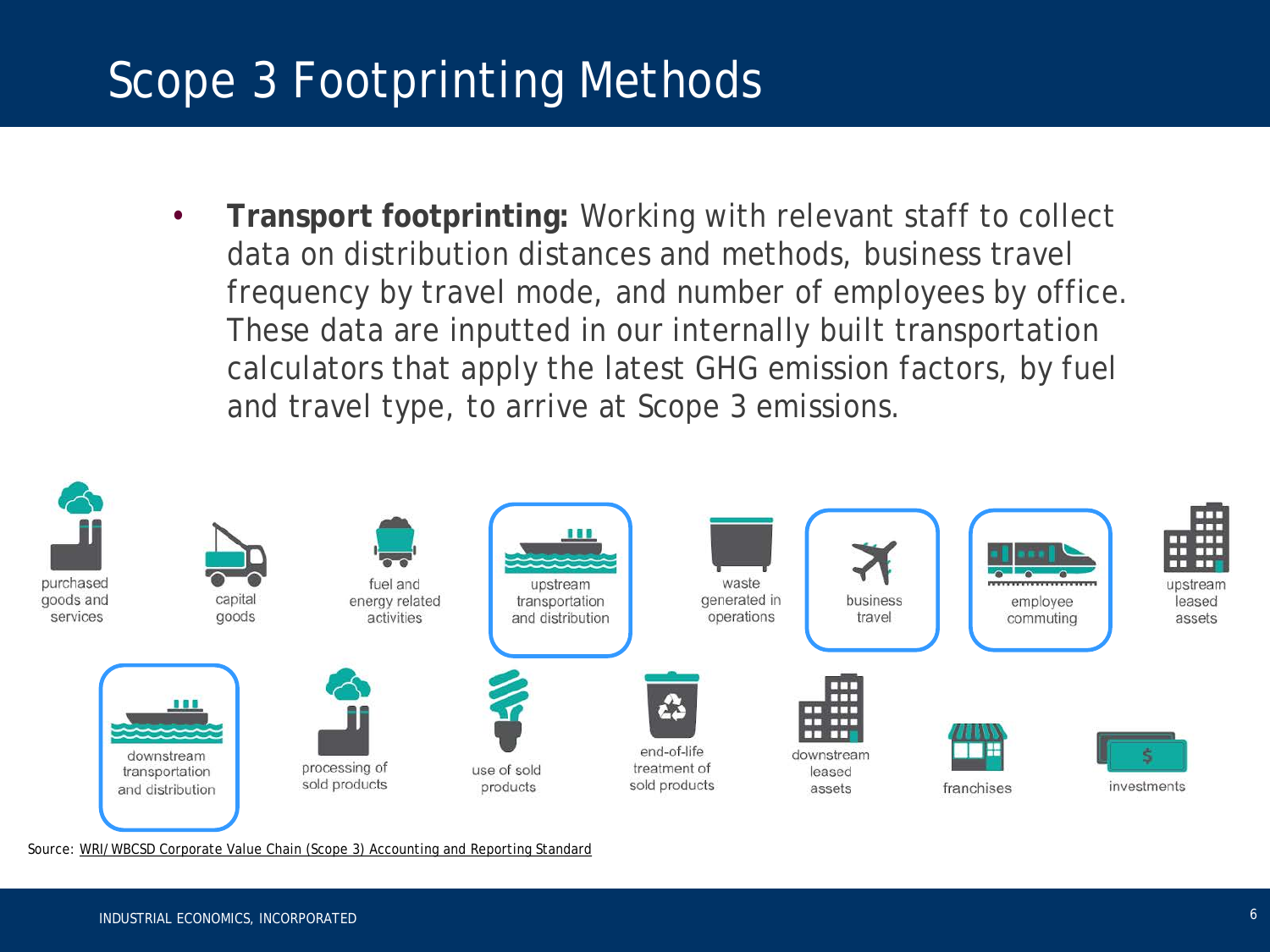#### Specialized Approach for the Financial Sector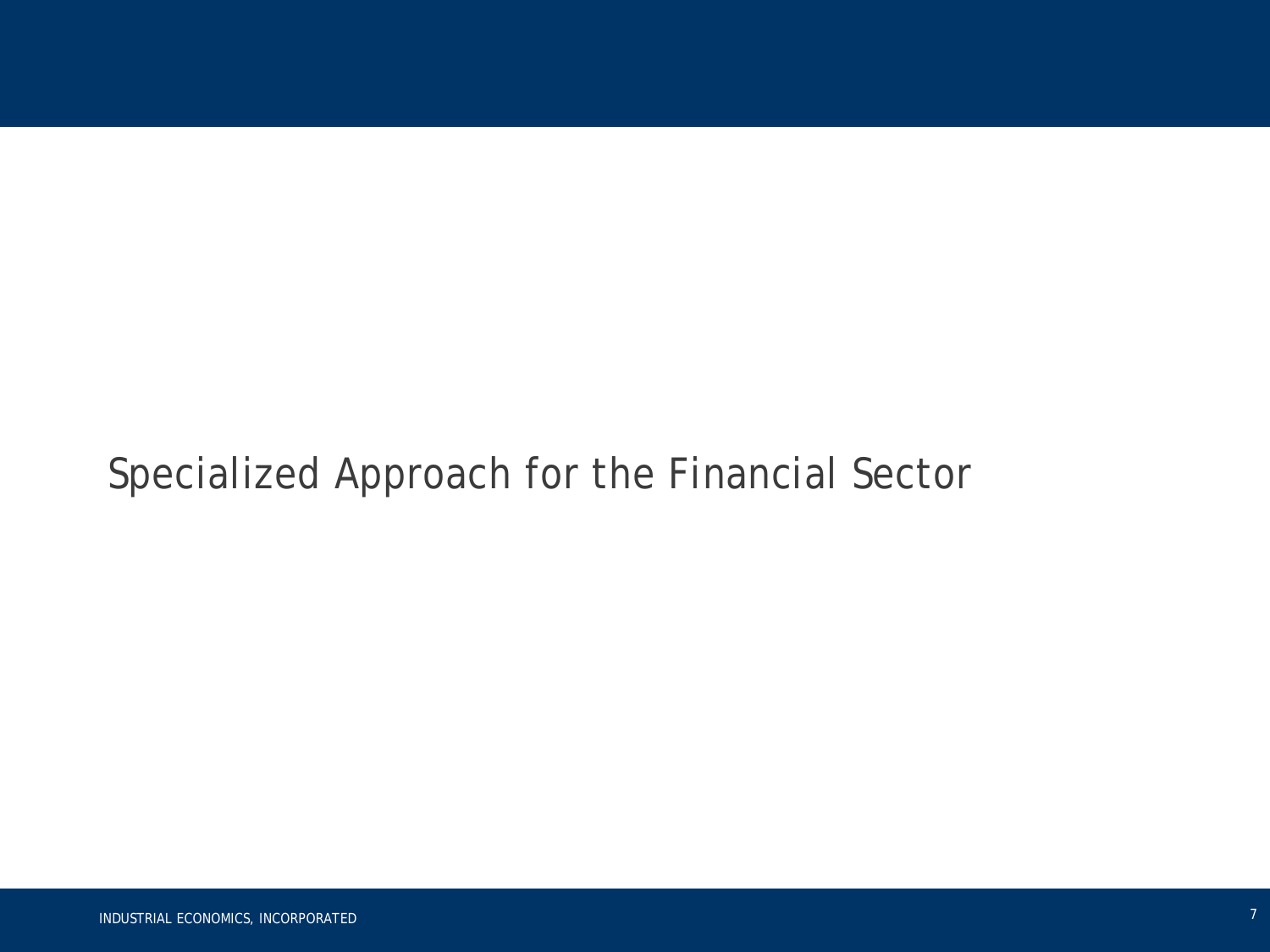For the financial sector, the relevant and most material Scope 3 emission category are likely to be:

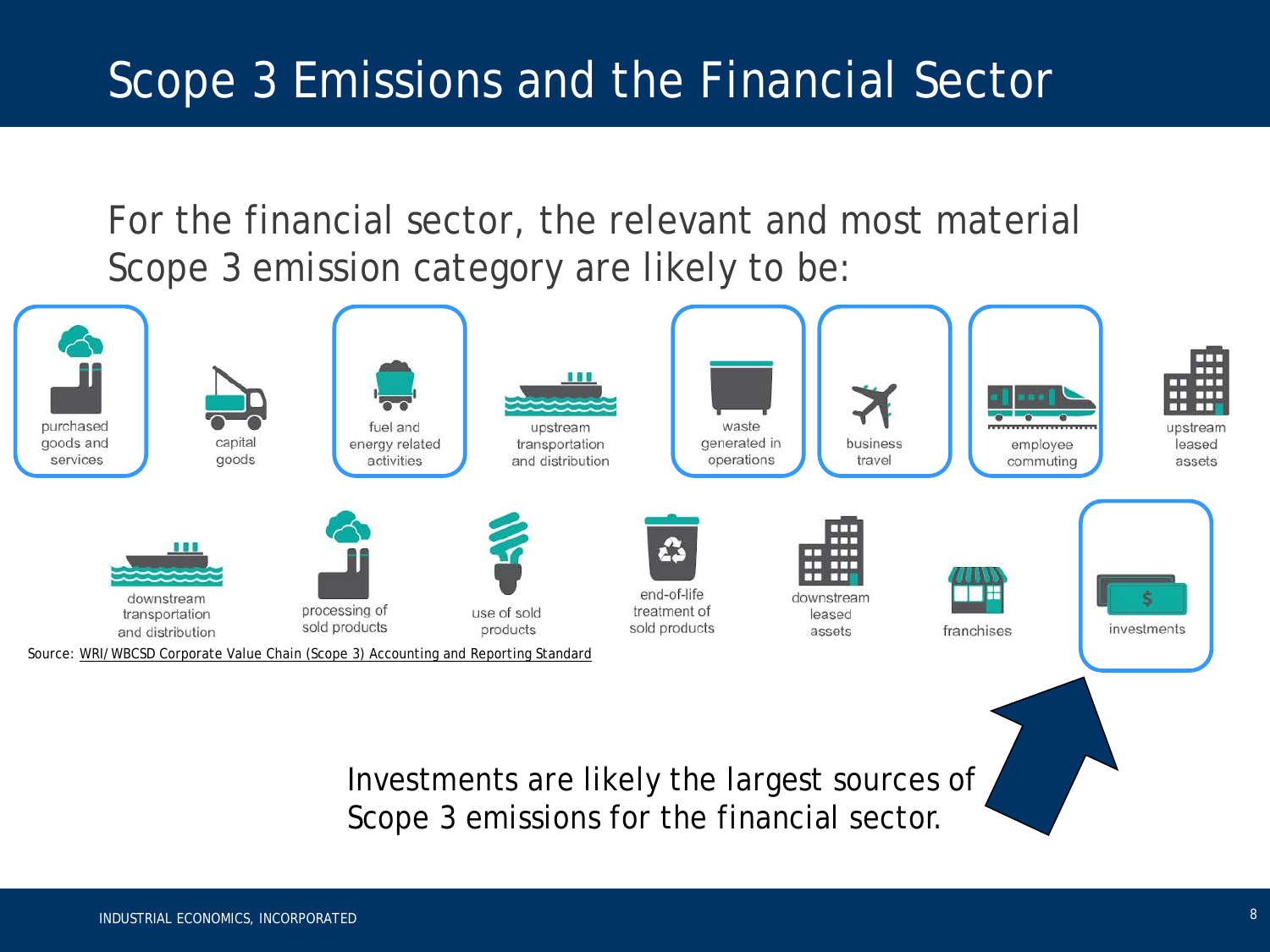- IEc adheres to the Global GHG Accounting Reporting Standard for the Financial industry
	- Aligned with the GHG Protocol
	- Specifically developed for:
		- Commercial banks
		- Investment banks
		- Development banks
		- Asset owners/managers
		- Insurance companies

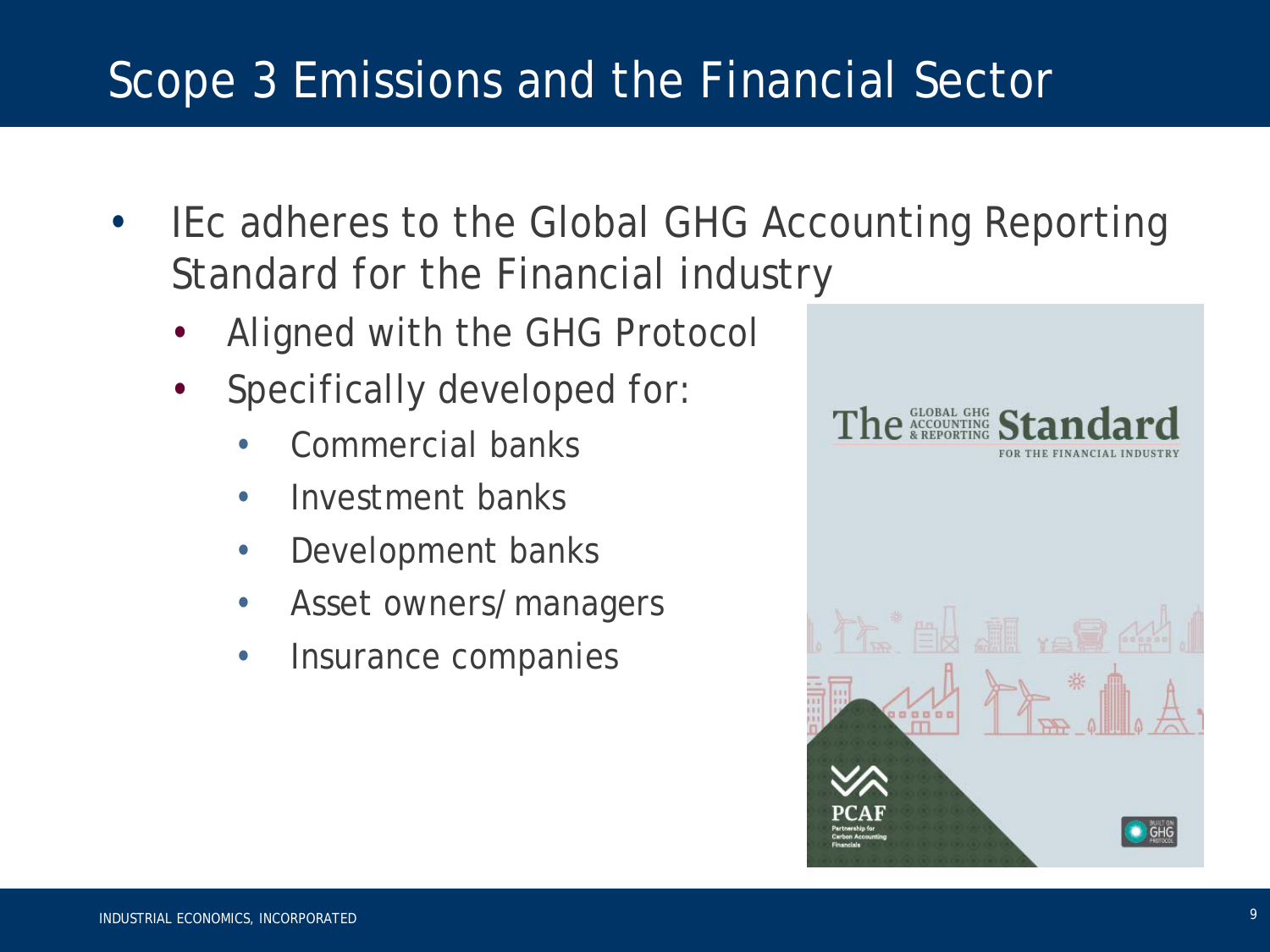Six asset classes:





Project finance

**Scope 3 Emissions =** 

**Scope 1 and 2 emissions of the project**

Commercial real estate

Mortgages

**Scope 3 Emissions =** 

**Scope 1 and 2 emissions of energy use from operation of the properties**

Source: [PCAF Global GHG Accounting Reporting Standard for the Financial Industry](https://carbonaccountingfinancials.com/files/downloads/PCAF-Global-GHG-Standard.pdf)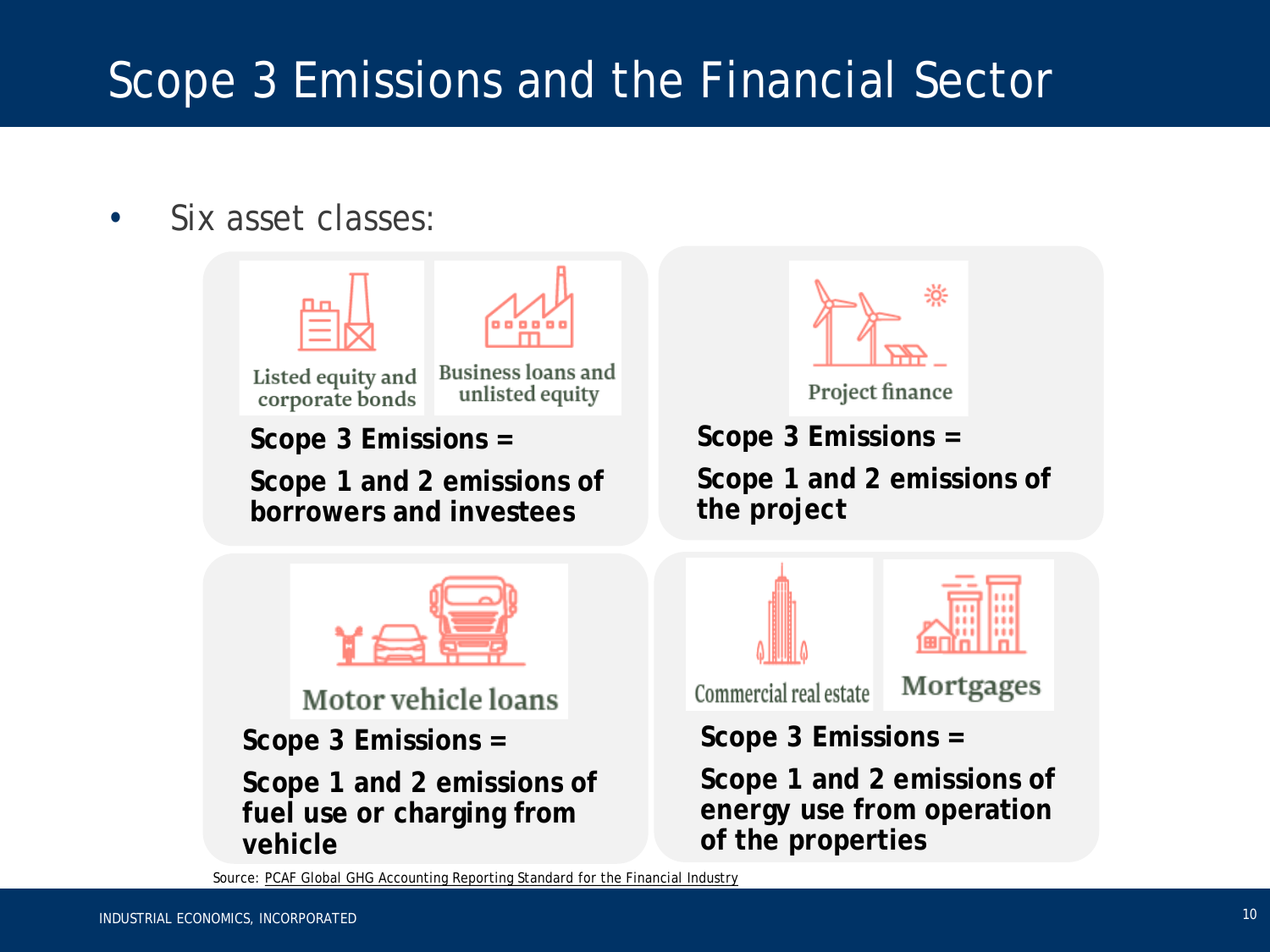- Specific adjustments:
	- Allocate GHG emissions from loans and investments based on the proportional share of lending or investment in the borrower or investee
	- Separately calculate and report emissions associated with emissions removals and avoided emissions from financed projects (if applicable)